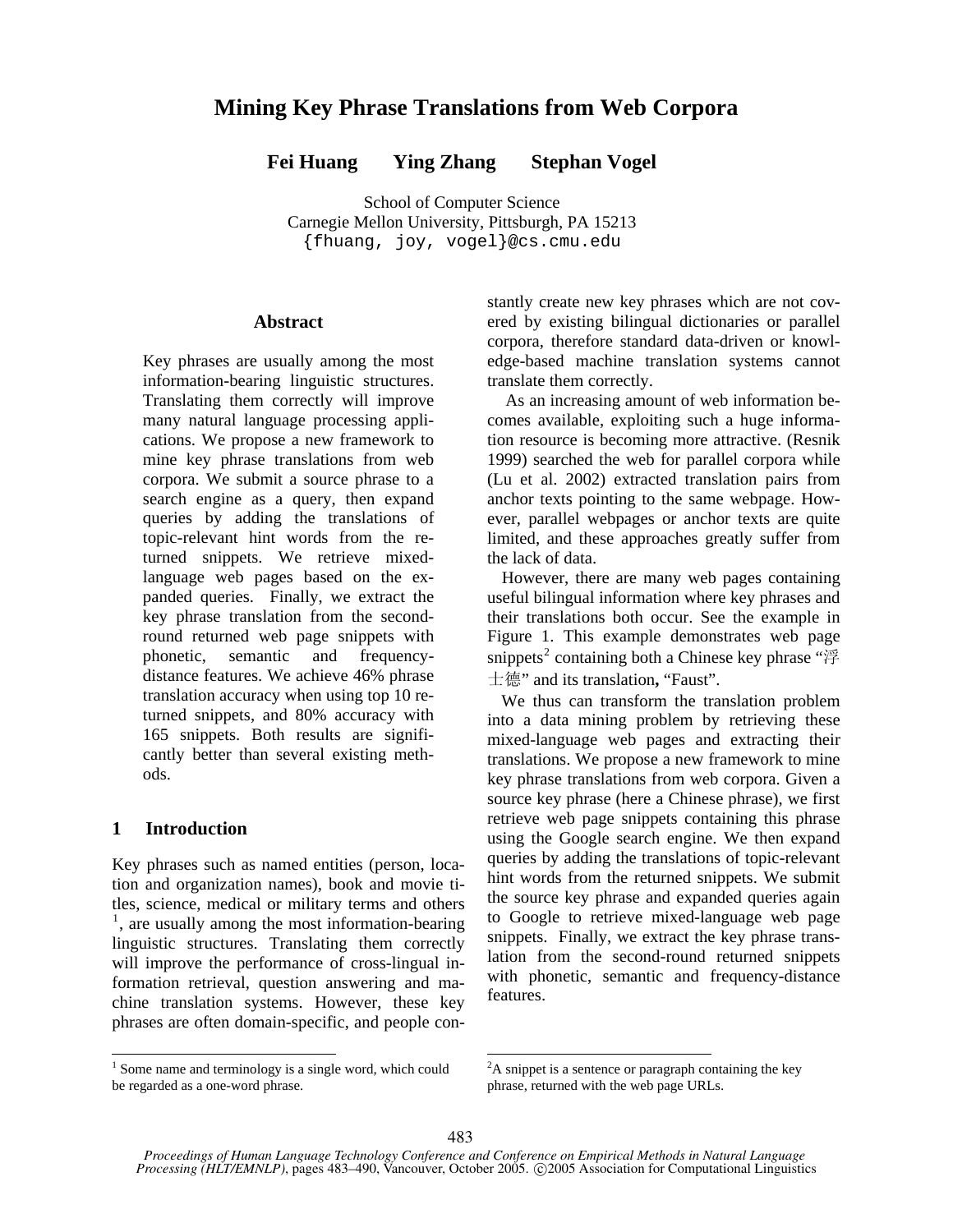| Advanc<br>浮士德<br>Search<br>Preferer<br>Web<br>Tip: Try using pinyin for automatic Chinese keyword conversion. [Learn more about pinyin sea<br>浮士德(一)-西文宝典-名著缩微-书海泛舟-动感校园-洪恩在线 - [ Translate this<br>上帝坚信浮士德这样的人类的代表,在追求中难免有的失误,但在理性和智慧的引导<br>靡非斯特不同意上帝的看法,他自信能将浮士德引向邪路,让他堕落,并为这事他<br>www.hongen.com/edu/shfz/mzsw/sl030403.htm - 9k - Cached - Similar pages |                                                                  | web       | <b>Images</b> | Groups | <b>News</b> | <b>Froogle</b> | Local'' T                                     | more |
|--------------------------------------------------------------------------------------------------------------------------------------------------------------------------------------------------------------------------------------------------------------------------------------------------------------------------------------------------------------|------------------------------------------------------------------|-----------|---------------|--------|-------------|----------------|-----------------------------------------------|------|
|                                                                                                                                                                                                                                                                                                                                                              |                                                                  |           |               |        |             |                |                                               |      |
|                                                                                                                                                                                                                                                                                                                                                              |                                                                  |           |               |        |             |                |                                               |      |
|                                                                                                                                                                                                                                                                                                                                                              |                                                                  |           |               |        |             |                |                                               |      |
|                                                                                                                                                                                                                                                                                                                                                              |                                                                  |           |               |        |             |                |                                               |      |
|                                                                                                                                                                                                                                                                                                                                                              |                                                                  |           |               |        |             |                |                                               |      |
|                                                                                                                                                                                                                                                                                                                                                              |                                                                  |           |               |        |             |                |                                               |      |
|                                                                                                                                                                                                                                                                                                                                                              |                                                                  |           |               |        |             |                |                                               |      |
|                                                                                                                                                                                                                                                                                                                                                              | 浮士德(二)-西文宝典-名著缩微-书海泛舟-动感校园-洪恩在线 - [ Transl:<br>アプリエル とけいろん エナーアー | $= 1.001$ |               |        |             |                | 计字母数 计可可编码 计字母 计字母数 计分类 计分类程序 化二苯基苯胺 医牙冠 电电子线 |      |

....玛甘泪的哥哥——军人华仑亭,一天晚上回家,正好碰上浮士德再次前来与玛甘泪....<br>这时,浮士德却逃出法网,无忧无虑, 与靡非斯特一道赶赴下流淫荡的瓦普几司的晚会 www.hongen.com/edu/shfz/mzsw/sl030404.htm - 8k - Cached - Similar pages

浮士德的店[繁体] ww.between.idv.tw/ - 1k - <u>Cached</u> - <u>Similar pages</u>

<mark>书目简介-世界文学-浮士德</mark> -[Translate this page]<br>… 歌德的《浮士德》悲剧分上、下两部, 它没有始终一贯的故事情节, 而是以主人公 …<br>五事业悲剧, 浮士德终身探索, 最后发现与人民进行创造性的劳动, 改造自然, 创造 … 166.111.4.131/rwfg/ydsm2/smjj/0066.htm - 5k - Cached - Similar pages

<mark>世界文学.浮土德(第-1部)</mark> - [ Translate this page ]<br>.**.. 哥特式的陕隘居室, 穹窿屋顶,** 浮士德不安地坐在书案旁的靠椅上。(浮士德) ...<br>浮土德退场 ( 雕非斯陀) 穿上浮士德的长袍 尽量蔑视理性和学识, ...<br>166.111.4.131/m**/d/vdsm2/siw//fsd/fsd.htm - 513k -** Cached - Similar pages 166.111.4.131/twfg/ydsm2/sjwx/fsd/fsd.htm - 513k - Cached - Similar pages

Faust (JRJS) - [ Translate this pag Jörg RJ Schirra -- Faust-Links. ... JRJS's Faust page ..... has been moved: www.computervisualistik.de/~schirra/Life/READ/LIB/ ... simsiv.cs.uni-magdeburg.de/~schirra/faust.html - 1k - Cached - Similar pages

<mark>外国文学</mark> - [ Translate this page ]<br>... 浮土德》悲剧是歌德最主要的代表作,从1770年开始构思到1831年脱稿,前后达 . wxy.tsinghua.edu.cn/wfg/ydsm/66.htm - 8k - Cached - Similar pages

<mark>【太演工作坊】戏剧导读: 浮士德博士的悲剧</mark>[繁体]<br>…<mark>采士德(Fausby) 叹息著生命的短暂, 他奢求具有</mark>如神一般的能力而开始研读魔法书。 ... 四百多年来, 有关马洛所作《浮士德博士的悲剧》一直有着版本的问题, 现今所 ... www.pwshop.com/html/article/dramaintro-0028.html - 25k - <u>Cached</u> - <u>Similar pages</u>

|  | Figure 1. Returned mixed-language web page snip- |  |  |
|--|--------------------------------------------------|--|--|
|  | pets using source query                          |  |  |

We achieve 46% phrase translation accuracy when using 10 returned snippets, and 80% accuracy with 165 snippets. Both results are significantly better than several existing methods.

 The reminder of this paper is organized as follows: cross-lingual query expansion is discussed in section 2; key phrase translation extraction is addressed in section 3. In section 4 we present experimental results, which is followed by relevant works and conclusions.

# **2 Retrieving Web Page Snippets through Cross-lingual Query Expansion**

For a Chinese key phrase *f*, we want to find its translation *e* from the web, more specifically, from the mixed-language web pages or web page snippets containing both *f* and *e*. As we do not know *e*, we are unable to directly retrieve such mixedlanguage web page using (*f,e*) as the query.

|                                                                                                  | Web |            |  | Images Groups News Froogle LocalNew! | more »                             |
|--------------------------------------------------------------------------------------------------|-----|------------|--|--------------------------------------|------------------------------------|
|                                                                                                  |     | 浮士德 goethe |  | Search                               | <b>Advanced Sea</b><br>Preferences |
| Web                                                                                              |     |            |  |                                      |                                    |
| Tip: Try using pinyin for automatic Chinese keyword conversion. [Learn more about pinyin search] |     |            |  |                                      |                                    |

Suist (JRJS) - Panslate this page ]<br>brg RJ Schiffa - Faust-Links. ... JRJS' Faust page .... has been moved: ww.computervisualistik.de/~schirra/Life/READAHS/ ... imsiv.cs.uni-maqdeburg.de/~schirra/faust.html - 1k - Cached - Similar pages

<u>(德(Johann W. Goethe)诗选 外国诗歌 诗人 CNPoet.COM - [Translate this r</u><br>|歌德(Johann W. Goethe)诗选 歌德 (1749-1832) ,著有诗剧 《浮士德》和二千五百余首 page ] ……本来的Sammon.com/page.wide-compage.wide-compage.wide-compage.wide-compage.wide-compage.wide-compage.w<br>www.cnpoet.com/waiguo/germany/001.htm - 17k - <u>Cached</u> - S<u>imilar pages</u>

<u>信望爱——陈豁琳苏友瑞专栏,「复活」精神与「浮士德」精神</u>[繁体]<br>... <mark>(</mark>aust (浮士德) `Goethe, Johann Wolfgang von(德文网站)Johann W. Goethe,<br>Biogra<u>fie (德文网站)</u> Goethe im WWW (德文网站)... www.fhl.net/gp/2k0130.htm - 13k - Cached - Similar pages

<mark>文学 外国文学 诗歌 歌德goethe 搜索引擎 搜狐</mark> [ Translate this page ]<br>… 介绍歌德生平和作品《少年维特的烦恼》、《普罗米修斯》、《哀格蒙特》、《浮士德》 等。 www.hongen.com/edu/shfz/ywxz/sn030402.htm; 收集歌德 ... dir.sohu.com/literature/ foreign\_literature/poesy/goethe/ - 10k - Cached - Similar pages

<u>歌德(Johann W. Goethe)诗选</u> - [ Translate this page ]<br>...歌德(Johann W. Goethe)诗选: 歌德(1749-1832),著有诗剧《浮士德》和二千五百<br>余首诗歌。 浪游者之夜歌(一) 浪游者的夜歌(二) 《浮士德》献词重逢对月吟 .**..** www.dx.pte.sh.cn/XSLY/xingqu/shige/guowai/guowai024.htm - 22k - Cached - Similar pages

雅虎中国网站分类> 歌德(Goethe 1749-1832) - [ Ti cn.dir.yahoo.com/.../Germany/Arts\_and\_Humanities/ Humanities/Literature/Authors/Johann\_Wolfg:

矮脚鸡古典木说目录 Bantam Classics www.bpiec.com.cn/bpiec\_v2/ web\_dyf/\_private/BantamClassics.htm - 227k - Cached - Similar page

【表演工作坊】戏剧导读: 浮士德博士的悲剧[繁体] 德的作品<mark>除了马洛的剧本外,最出名的就是</mark>诗人歌德(Johann Wolfgang von

Figure 2. Returned mixed-language web page snippets using cross-lingual query expansion

However, we observed that when the author of a web page lists both *f* and *e* in a page, it is very likely that *f'* and *e'* are listed in the same page, where *f'* is a Chinese hint word topically relevant to *f*, and *e'* is *f'*s translation. Therefore if we know a Chinese hint word *f'*, and we know its reliable translation, *e'*, we can send (*f, e'*) as a query to retrieve mixed language web pages containing (*f, e*).

For example, to find web pages which contain translations of "浮士德"(Faust), we expand the query to "浮士德+goethe" since "歌德" (Goethe) is the author of "浮士德"(Faust). Figure 2 illustrates retrieved web page snippets with expanded queries. We find that newly returned snippets contain more correct translations with higher ranks.

 To propose a "good" English hint *e'* for *f*, first we need to find a Chinese hint word *f'* that is relevant to *f*. Because *f* is often an OOV word, it is unlikely that such information can be obtained from existing Chinese monolingual corpora. Instead, we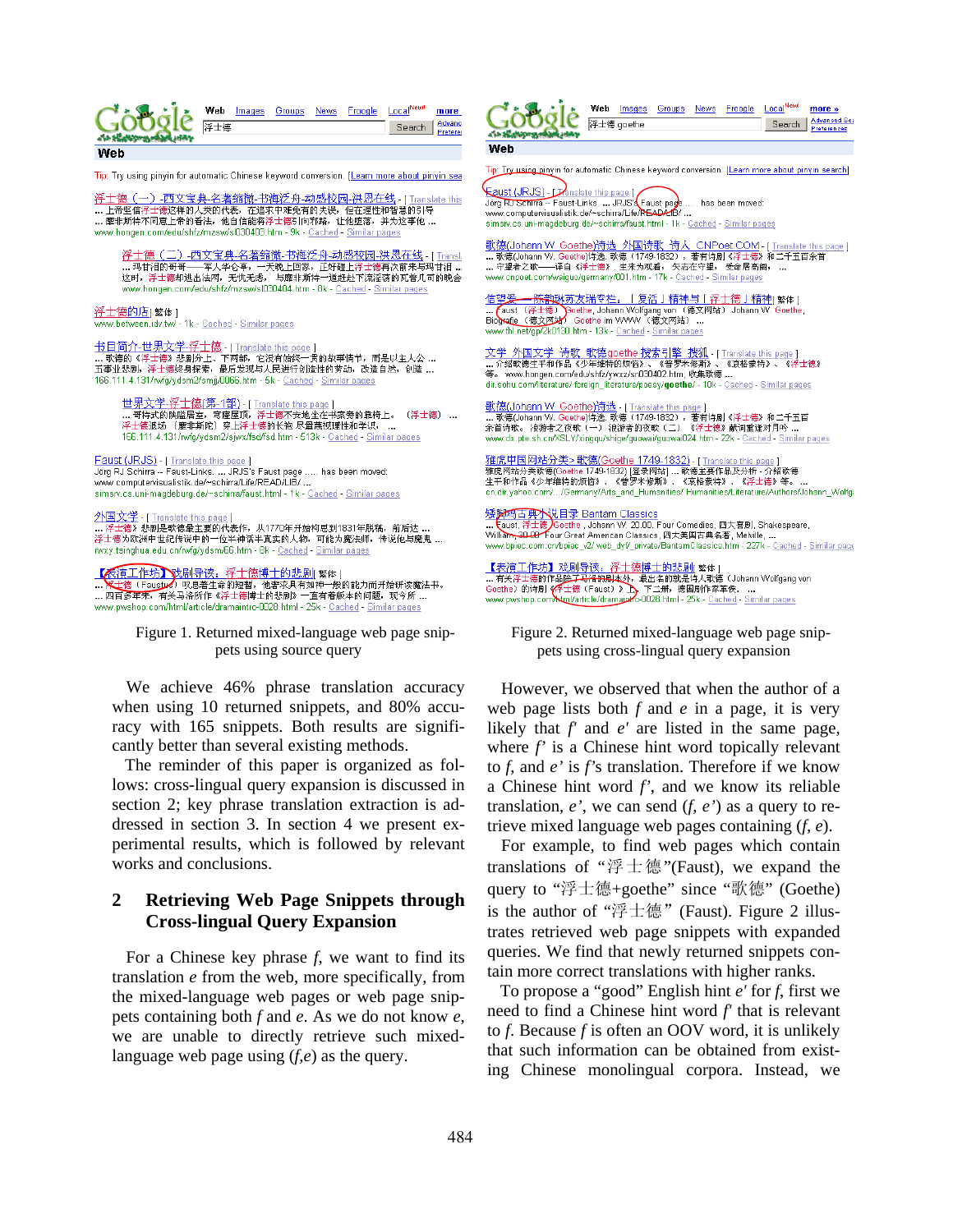query Google for web pages containing *f*. From the returned snippets we select Chinese words *f'* based on the following criteria:

- 1. *f'* should be relevant to *f* based on the cooccurrence frequency. On average, 300 Chinese words are returned for each query *f*. We only consider those words that occur at least twice to be relevant.
- 2. *f'* can be reliably translated given the current bilingual resources (e.g. the LDC Chinese-English lexicon  $3$  with 81,945 translation entries).
- 3. The meaning of *f'* should not be too ambiguous. Words with many translations are not used.
- 4. *f'* should be translated into noun or noun phrases. Given the fact that most OOV words are noun or noun phrases, we ignore those source words which are translated into other part-of-speech words. The British National Corpus<sup>4</sup> is used to generate the English noun lists.

For each *f*, the top Chinese words *f'* with the highest frequency are selected. Their corresponding translations are then used as the cross-lingual hint words for *f*. For example, for OOV word  $f =$ 浮士德 (Faust), the top candidate *f'*s are "歌德 (Goethe)", " 简 介 (introduction)", " 文 学 (literature)" and "悲剧(tragedy)". We expand the original query "浮士德" to "浮士德+ goethe", "浮士德 + introduction", "浮士德 + literature", "浮士德 + tragic", and then query Google again for web page snippets containing the correct translation "Faust".

## **3 Extracting Key Phrase Translation**

When the Chinese key phrase and its English hint words are sent to Google as the query, returned web page snippets contain the source query and possibly its translation. We preprocess the snippets to remove irrelevant information. The preprocessing steps are:

1. Filter out HTML tags;

 $\overline{a}$ 

- 2. Convert HTML special characters (e.g., " $<$ lt") to corresponding ASCII code (">");
- 3. Segment Chinese words based on a maximum string matching algorithm, which is used to calculate the translation probability between a Chinese key phrase and an English translation candidate.
- 4. Replace punctuation marks with phrase separator '|';
- 5. Replace non-query Chinese words with placeholder mark '+', as they indicate the distance between an English phrase and the Chinese key phrase.

For example, the snippet

《 <b> 廊 桥 遗 梦 </b>》 (the bridges of madison county)[review]. 发布者: anjing | 发布时间:2004-01-25 星期日 02:13 | 最 新更新时间

is converted into

| <b> 廊 桥 遗 梦 </b> | the\_bridges\_of\_Madison\_county | review |  $++$  + | anjing | + + + + | 2004-01-25 + + + 02  $13$  | + + + + + +,

where "<br/>b>" and "</b>" mark the start and end positions of the Chinese key phrase. The candidate English phrases, "the bridges of madison county", "review" and "anjing", will be aligned to the source key phrase according to a combined feature set using a transliteration model which captures the pronunciation similarity, a translation model which captures the semantic similarity and a frequencydistance model reflecting their relevancy. These models are described below.

### **3.1 Transliteration Model**

The transliteration model captures the phonetic similarity between a Chinese phrase and an English translation candidate via string alignment. Many key phrases are person and location names, which are phonetically translated and whose written forms resemble their pronunciations. Therefore it is possible to discover these translation pairs through their surface strings. Surface string transliteration does not need a pronunciation lexicon to map words into phoneme sequences; thus it is especially appealing for OOV word translation. For non-Latin languages like Chinese, a romanization

<sup>3</sup> http://www.ldc.upenn.edu/Catalog/CatalogEntry.jsp?catalogI d=LDC2002L27

<sup>4</sup> http://www.natcorp.ox.ac.uk/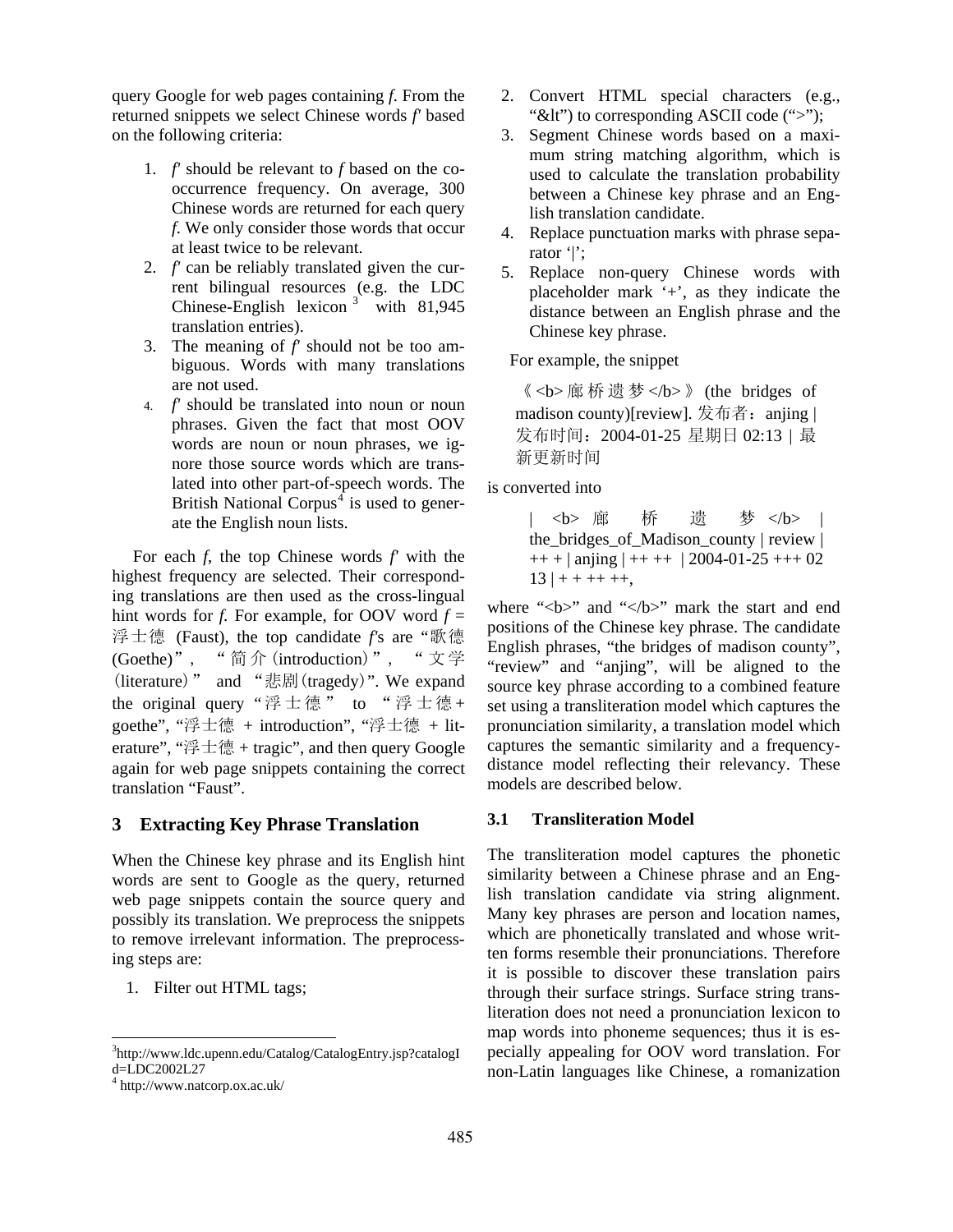script called "pinyin" maps each Chinese character into Latin letter strings. This normalization makes the string alignment possible.

 We adopt the transliteration model proposed in (Huang, et al. 2003). This model calculates the probabilistic Levinstein distance between a romanized source string and a target string. Unlike the traditional Levinstein distance calculation, the character alignment cost is not binary (0/1); rather it is the logarithm of character alignment probability, which ensures that characters with similar pronunciations (e.g. `p` and `b`) have higher alignment probabilities and lower cost. These probabilities are automatically learned from bilingual name lists using EM.

Assume the Chinese phrase *f* has *J* Chinese characters,  $f_1, f_2,..., f_j$ , and the English candidate phrase *e* has *L* English words,  $e_1, e_2, ..., e_L$ . The transliteration cost between a Chinese query  $f$  and an English translation candidate  $e$  is calculated as:

$$
C_{\text{trl}}(e, f) \approx \sum_{j} \log p(e_{a_j} | y_j) = \sum_{j} \sum_{i} \log p(e_{a_{(i,j)}} | y_{i,j}).
$$
 where  $d(f, e)$  is the distance between phrase  $f_{i,j}$  and  $e$  i.e. how many words are there between the

where  $y_j$  is the pinyin of Chinese character  $f_j$ ,  $y_{j,i}$  is the *i* th letter in  $y_j$ , and  $e_{a_j}$  and  $e_{a_{(j,i)}}$  are their aligned English letters, respectively.  $p(e_{(i,j)} | y_{i,j})$ is the letter transliteration probability. The transliteration costs between a Chinese phrase and an English phrase is approximated by the sum of their letter transliteration cost along the optimal alignment path, which is identified based on dynamic programming.

#### **3.2 Translation Model**

The translation model measures the semantic equivalence between a Chinese phrase and an English candidate. One widely used model is the IBM model (Brown et al. 1993). The phrase translation probability is computed using the IBM model-1 as:

$$
P_{trans}(f \mid e) = \frac{1}{L'} \prod_{j=1}^{J} \sum_{l=1}^{L} p(f_j \mid e_l) \qquad \phi_{trans}(e \mid f)
$$

where  $p(f_j | e_i)$  is the lexical translation probabilities, which can be calculated according to the IBM models. This alignment model is asymmetric, as one source word can only be aligned to one target word, while one target word can be aligned to multiple source words. We estimate both  $P_{trans}(f | e)$ 

and  $P_{trans}(e | f)$ , and define the NE translation cost as:

 $C_{trans}(e, f) = \log P_{trans}(e | f) + \log P_{trans}(f | e).$ 

### **3.3 Frequency-Distance Model**

The more often a bilingual phrase pair co-occurs, or the closer a bilingual phrase pair is within a snippet, the more likely they are translations of each other. The frequency-distance model measures this correlation.

 Suppose *S* is the set of returned snippets for query *f*, and a single returned snippet is  $s_i \in S$ . The source phrase occurs in  $s_i$  as  $f_{i,j}$  ( $j \ge 1$  since  $f$ may occur several times in a snippet). The frequency-distance weight of an English candidate is *e*

$$
w(e) = \sum_{s_i} \sum_{f_{i,j}} \frac{1}{d(f_{i,j}, e)}
$$

and *e*, i.e., how many words are there between the two phrases (the separator `|` is not counted).

#### **3.4 Feature Combination**

Define the confidence measure for the transliteration model as:

$$
\phi_{\scriptscriptstyle{H}}(e \mid f) = \frac{\exp[C_{\scriptscriptstyle{H}}(e, f)] w(e)^{\scriptscriptstyle{m}}}{\sum_{\scriptscriptstyle{e'}} \exp[C_{\scriptscriptstyle{H}}(e', f)] w(e')^{\scriptscriptstyle{m}}},
$$

where *e* and *e'* are English candidate phrases, and *m* is the weight of the distance model. We empirically choose m=2 in our experiments. This measure indicates how good the English phrase *e* is compared with other candidates based on transliteration model. Similarly the translation model confidence measure is defined as:

$$
\phi_{trans}(e \mid f) = \frac{\exp[C_{trans}(e, f)]w(e)^m}{\sum_{e'} \exp[C_{trans}(e', f)]w(e')^m}.
$$

 The overall feature cost is the linear combination of transliteration cost and translation cost, which are weighted by their confidence scores respectively: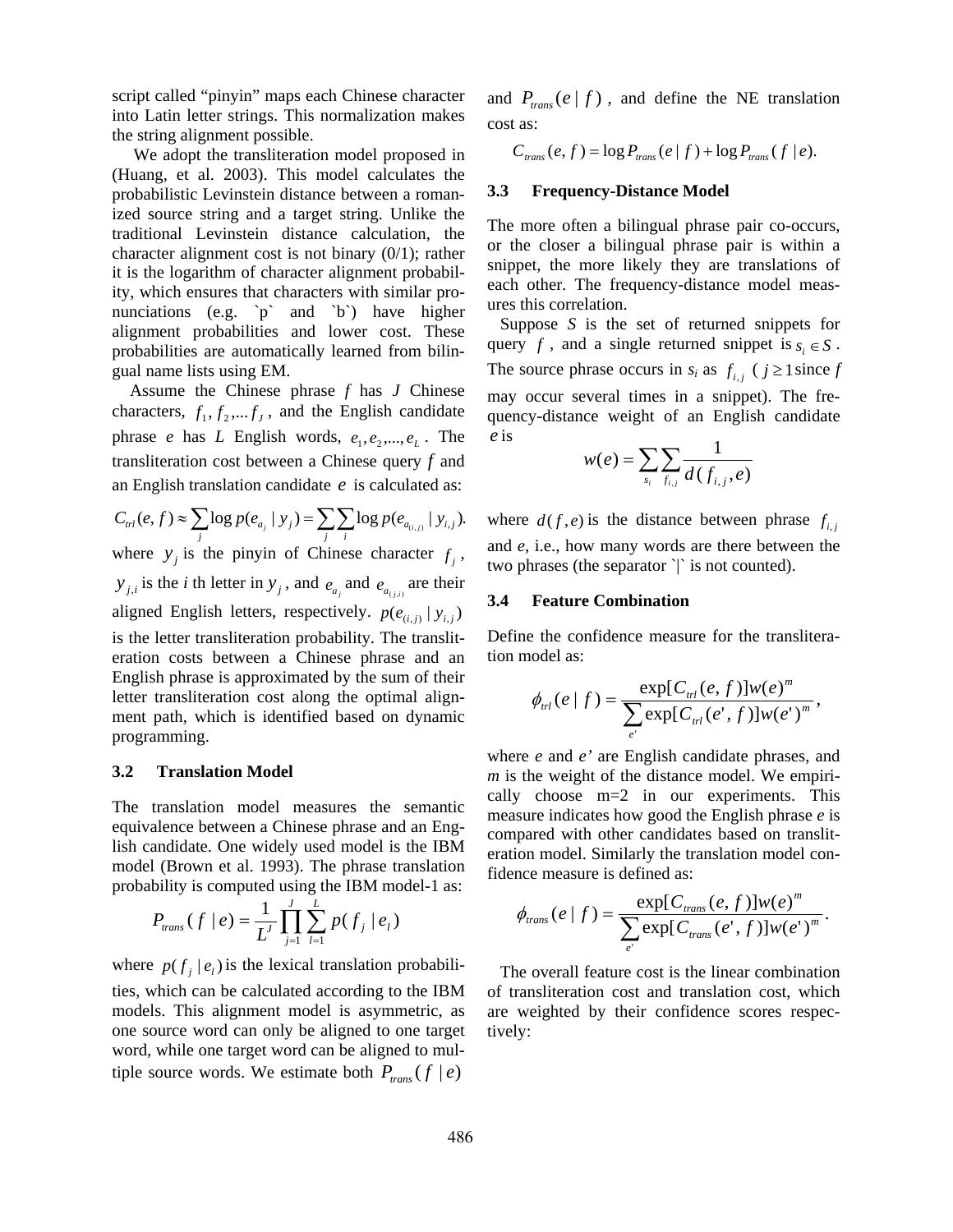$$
C(e, f) = \lambda \phi_{\text{trl}}(e | f) \exp[C_{\text{trl}}(e, f)] +
$$
  
\n
$$
(1 - \lambda) \phi_{\text{trans}}(e | f) \exp[C_{\text{trans}}(e, f)]
$$
 **Movie Title**  $\begin{array}{|c|c|}\n\hline\n\text{fftiff} \\
\text{Country} \\
\hline\n\text{fftiff} \\
\hline\n\end{array}$ 

where the linear combination weight  $\lambda$  is chosen empirically. While  $\phi_{trl}$  and  $\phi_{trans}$  represent the relative rank of the current candidate among all compared candidates,  $C_{\text{trl}}$  and  $C_{\text{trans}}$  indicate its absolute likelihood, which is useful to reject the top 1 incorrect candidate if the true translation does not occur in any returned snippets.

### **4 Experiments**

We evaluated our approach by translating a set of key phrases from different domains. We selected 310 Chinese key phrases from 12 domains as the test set, which were almost equally distributed within these domains. We also manually translated them as the reference translations. Table 1 shows some typical phrases and their translations, where one may find that correct key phrase translations need both phonetic transliterations and semantic translations. We evaluated *inclusion rate*, defined as the percentage of correct key phrase translations which can be retrieved in the returned snippets; *alignment accuracy*, defined as the percentage of key phrase translations which can be correctly aligned given that these translations are included in the snippets; and *overall translation accuracy*, defined as the percentage of key phrases which can be translated correctly. We compared our approach with the LiveTrans<sup>5</sup> (Cheng et.al. 2004) system, an unknown word translator using web corpora, and we observed better translation performance using our approach.

#### **4.1 Query Translation Inclusion Rate**

In the first round query search, for each Chinese key phrase *f*, on average 13 unique snippets were returned to identify relevant Chinese hint words *f'*, and the top 5 *f'*s were selected to generate hint words *e'*s. In the second round *f* and *e'*s were sent to Google again to retrieve mixed language snippets, which were used to extract *e*, the correct translation of *f*.

Figure 3 shows the inclusion rate vs. the number of snippets used for three mixed-language web page searching strategies:

 $\overline{\phantom{a}}$ 

|                                    | 廊桥遗梦 the Bridges of Madison-      |  |  |  |  |
|------------------------------------|-----------------------------------|--|--|--|--|
| <b>Movie Title</b>                 | County                            |  |  |  |  |
|                                    | 阿甘正传 Forrest Gump                 |  |  |  |  |
|                                    | 红楼梦 Dream of the Red Mansion      |  |  |  |  |
| <b>Book Title</b>                  | 茶花女 La Dame aux camellias         |  |  |  |  |
|                                    | 圣母大学 University of Notre Dame     |  |  |  |  |
| <b>Organization</b><br><b>Name</b> | 大卫与露西派克德基金会 David and             |  |  |  |  |
|                                    | <b>Lucile Packard Foundation</b>  |  |  |  |  |
| <b>Person</b>                      | 贝多芬<br>Ludwig Van Beethoven       |  |  |  |  |
| <b>Name</b>                        | 奥黛丽赫本<br>Audrey Hepburn           |  |  |  |  |
| <b>Location</b>                    | 勘察加半岛<br>Kamchatka                |  |  |  |  |
| <b>Name</b>                        | 塔克拉玛干沙漠Taklamakan desert          |  |  |  |  |
| Company/<br><b>Brand</b>           | 汉莎航空<br>Lufthansa German          |  |  |  |  |
|                                    | Airlines                          |  |  |  |  |
|                                    | 雅诗兰黛<br><b>Estee Lauder</b>       |  |  |  |  |
| Sci&Tech                           | 遗传算法<br>genetic algorithm         |  |  |  |  |
| <b>Terms</b>                       | 语音识别<br>speech recognition        |  |  |  |  |
| <b>Specie Term</b>                 | 禿鹫<br>Aegypius monachus           |  |  |  |  |
|                                    | 穿山甲<br>Manispentadactyla          |  |  |  |  |
| <b>Military</b>                    | 宙斯盾<br>Aegis                      |  |  |  |  |
| <b>Term</b>                        | 费尔康<br>Phalcon                    |  |  |  |  |
| <b>Medical</b>                     | 非典型性肺炎 SARS                       |  |  |  |  |
| <b>Term</b>                        | 动脉硬化<br>Arteriosclerosis          |  |  |  |  |
|                                    | 空山鸟语<br>Bird-call in the Mountain |  |  |  |  |
| <b>Music Term</b>                  | 巴松管<br><b>Bassoon</b>             |  |  |  |  |
|                                    | 休斯敦火箭队 Houston Rockets            |  |  |  |  |
| <b>Sports Term</b>                 | 环法自行车赛 Tour de France             |  |  |  |  |

Table 1. Test set key phrases

- Search any web pages containing *f* (Zhang and Vines 2004);
- Only search *English* web pages<sup>6</sup> containing *f* (Cheng et al. 2004);
- Search any web pages containing *f* and hint words *e'*, as proposed in this paper.

 The first search strategy resulted in a relatively low inclusion rate; the second achieved a much higher inclusion rate. However, because such English pages were limited, and on average only 45 unique snippets could be found for each *f*, which resulted in a maximum inclusion rate of 85.8%. In the case of the cross-lingual query expansion, the search space was much larger but more focused and we achieved a high inclusion rate of 89.7% using 32 mixed-language snippets and 95.2% using 165 snippets, both from the second round retrieval.

<sup>5</sup> http://livetrans.iis.sinica.edu.tw/lt.html

<sup>&</sup>lt;sup>6</sup> These web pages are labeled by Google as "English" web pages, though they may contain non-English characters.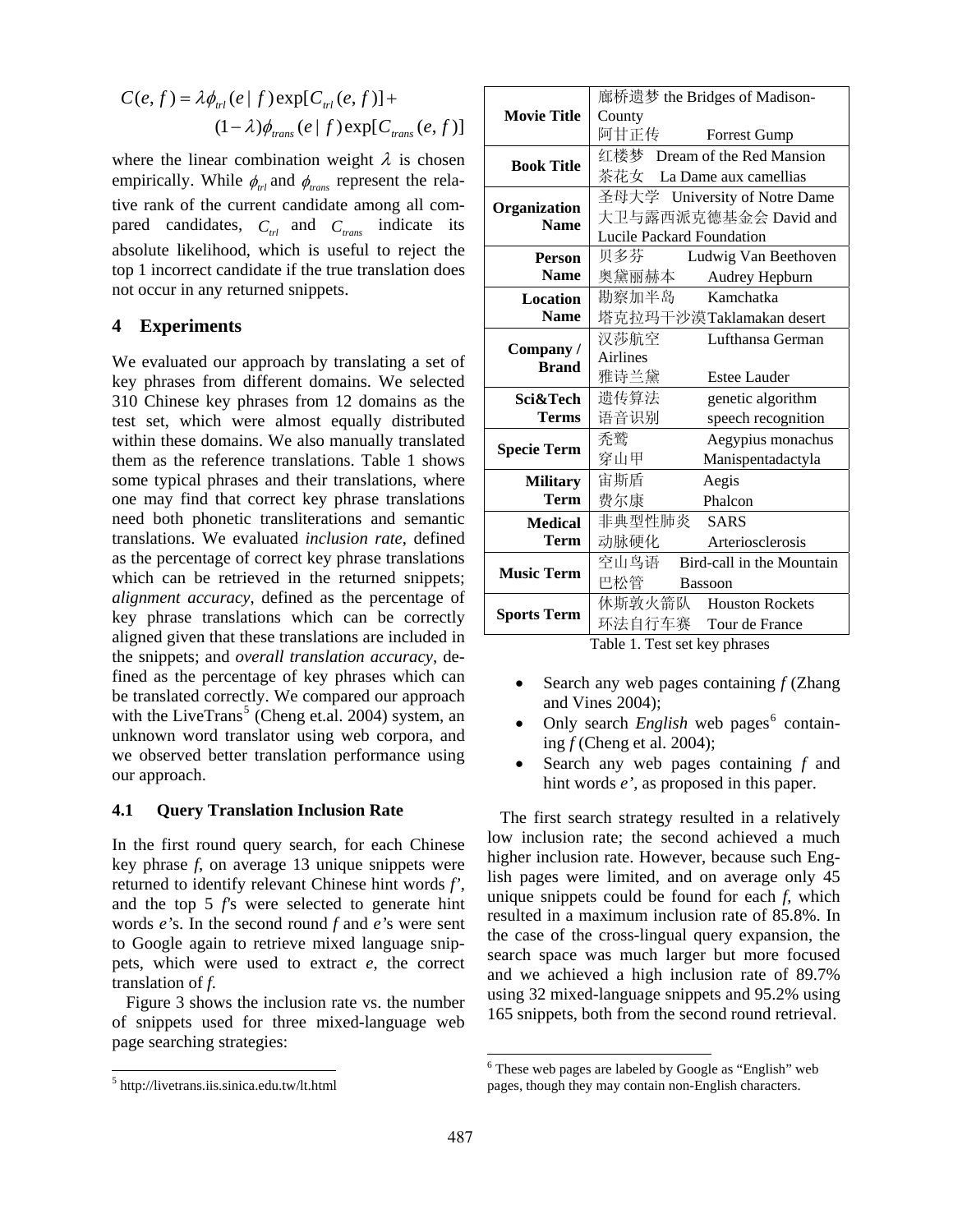| <b>Features</b>        | <b>No Hints</b><br>$(Inc = 44.19\%)$<br>(avg. snippets $=$<br>10) | <b>With Hints</b><br>$(Inc = 95.16\%)$<br>(avg. snip-<br>$pets=130$ |
|------------------------|-------------------------------------------------------------------|---------------------------------------------------------------------|
| Trl                    | 51.45                                                             | 17.97                                                               |
| <b>Trans</b>           | 51.45                                                             | 40.68                                                               |
| Fq-dis                 | 53.62                                                             | 73.22                                                               |
| Trl+Trans              | 63.04                                                             | 51.36                                                               |
| $Trl+Trans+$<br>Fq-dis | 65.94                                                             | 86.73                                                               |

Table 2. Alignment accuracies using different features

These search strategies are further discussed in the section 5.

#### **4.2 Translation Alignment Accuracy**

We evaluated our key phrase extraction model by testing queries whose correct translations were included in the returned snippets. We used different feature combinations on differently sized snippets to compare their alignment accuracies. Table 2 shows the result. Here "Trl" means using the transliteration model, "Trans" means using the translation model, and "Fq-dis" means using Frequency-Distance model. The frequency-distance model seemed to be the strongest single model in both cases (with and without hint words), while incorporating phonetic and semantic features provided additional strength to the overall performance. Combining all three features together yielded the best accuracy. Note that when more candidate translations were available through query expansion, the alignment accuracy improved by 30% relative due to the frequency-distance model. However, using transliteration and/or translation models alone decreased performance because of more incorrect translation candidates from returned snippets. After incorporating the frequencydistance model, correct translations have the maximum frequency-distance weights and are more likely to be selected as the top hypothesis. Therefore the combined model obtained the highest translation accuracy.

#### **4.3 Overall Translation Quality**

The overall translation qualities are listed in Table 3, where we showed the translation accuracies of

| <b>Snippets</b>                             | Accuracy of the Top-N Hyp.<br>$($ %) |      |      |      |      |  |
|---------------------------------------------|--------------------------------------|------|------|------|------|--|
| Used                                        | Top1                                 | Top2 | Top3 | Top4 | Top5 |  |
| 10                                          | 46.1                                 | 55.2 | 59.0 | 61.3 | 62.3 |  |
| 20                                          | 57.4                                 | 64.2 | 69.7 | 72.6 | 72.9 |  |
| 50                                          | 63.2                                 | 74.5 | 77.7 | 79.7 | 80.6 |  |
| 100                                         | 75.2                                 | 84.5 | 85.8 | 87.4 | 87.4 |  |
| 165                                         | 80.0                                 | 86.5 | 89.0 | 90.0 | 90.0 |  |
| <b>Babel-</b><br>$\text{Fish}^7 \text{ MT}$ | 31.3                                 | N/A  | N/A  | N/A  | N/A  |  |
| CMU-<br><b>SMT</b>                          | 21.9                                 | N/A  | N/A  | N/A  | N/A  |  |
| <b>LiveTrans</b><br>(Fast)                  | 20.6                                 | 30.0 | 36.8 | 41.9 | 45.2 |  |
| <b>LiveTrans</b><br>(Smart)                 | 30.0                                 | 41.9 | 48.7 | 51.0 | 52.9 |  |

Table 3. Overall translation accuracy

the top 5 hypotheses using different number of snippets. A hypothesized translation was considered to be correct when it matched one of the reference translations. Using more snippets always increased the overall translation accuracy, and with all the 165 snippets (on average per query), our approach achieved 80% top-1 translation accuracy, and 90% top-5 accuracy.

We compared the translations from a research statistical machine translation system (CMU-SMT, Vogel et al. 2003) and a web-based MT engine (BabelFish). Due to the lack of topic-relevant contexts and many OOV words occurring in the source key phrases, their results were not satisfactory. We also compare our system with LiveTrans, which only searched within English web pages, thus with limited search space and more noises (incorrect English candidates). Therefore it was more difficult to select the correct translation. Table 4 lists some example key phrase translations mined from web corpora, as well as translations from the BabelFish.

### **5 Relevant Work**

Both (Cheng et al. 2004) and (Zhang and Vines 2004) exploited web corpora for translating OOV terms and queries. Compared with their work, our proposed method differs in both webpage search

 $\overline{\phantom{a}}$ 

<sup>7</sup> http://babelfish.altavista.com/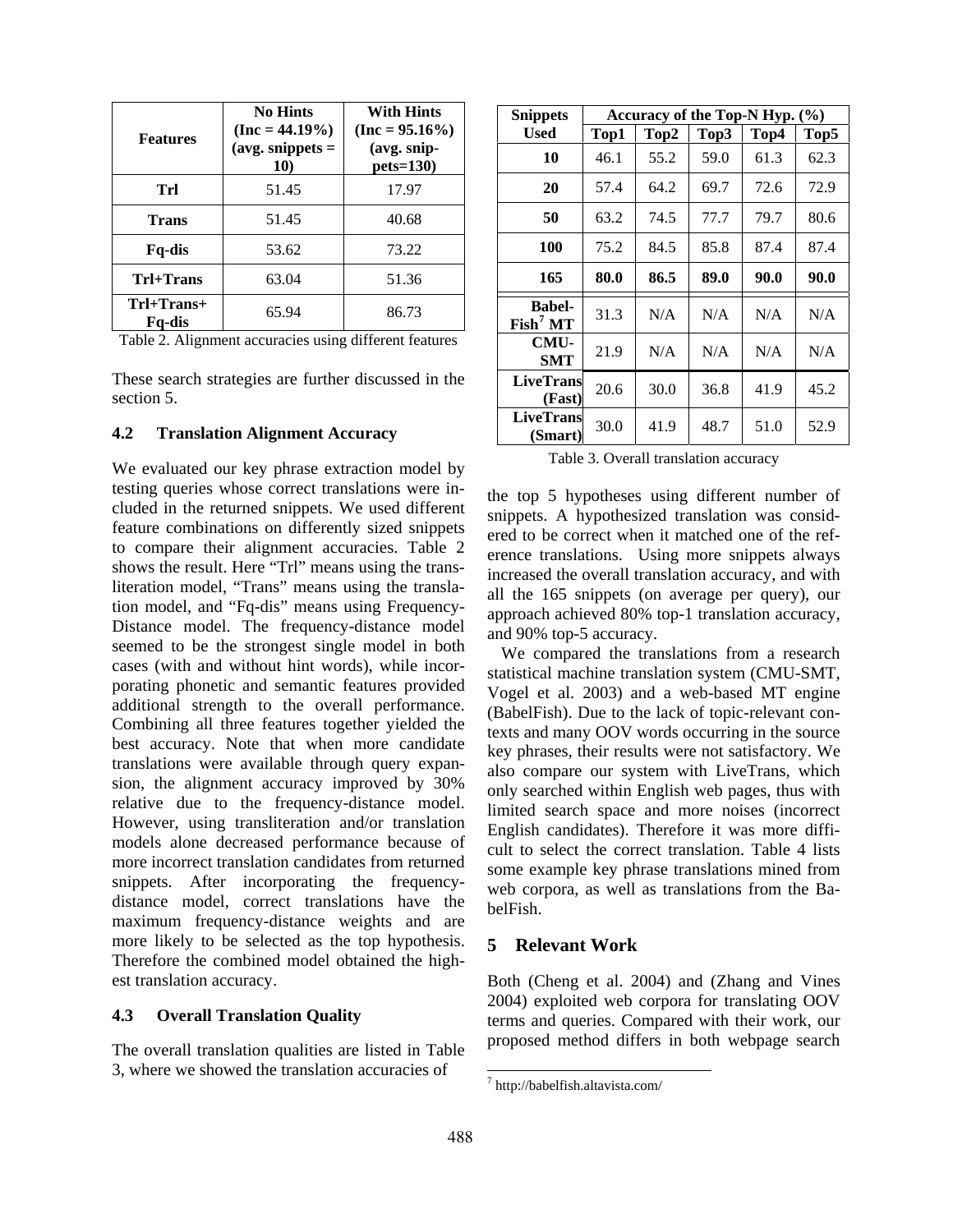Inclusion Rate vs. Snippets Used 100 90 80 Inclusion Rate (%) 70 60 50 40 Using hint words<br>Without hints: search in English webpages only<br>Without hints: search webpages of any language 30  $\boldsymbol{0}$ 20 40 60 80 100 120 180 140 160 Snippets Used

Figure 3. Inclusion rate vs. the number of snippets used

|                                |                           | <b>Examples</b>                                  |                                                              |  |  |  |
|--------------------------------|---------------------------|--------------------------------------------------|--------------------------------------------------------------|--|--|--|
| Category                       | <b>Chinese Key Phrase</b> | <b>Web-Mining Translation</b>                    | <b>BabelFish</b> <sup>™</sup> Result                         |  |  |  |
| <b>Movie</b><br><b>Title</b>   | 廊桥遗梦                      | the Bridges of Madison<br>County                 | *Love has gone and only good<br>memory has left in the dream |  |  |  |
| <b>Book</b><br><b>Title</b>    | 理智与情感                     | Sense and Sensibility                            | *Reason and emotion                                          |  |  |  |
| Organization<br><b>Name</b>    | 伍德威尔逊全国联谊基<br>金会          | Woodrow Wilson National<br>Fellowship Foundation | *Wood the Wilson nation gets to-<br>gether the foundation    |  |  |  |
| <b>Person</b><br><b>Name</b>   | 小泽征尔                      | Seiji Ozawa                                      | *Young Ze drafts you                                         |  |  |  |
| Location<br><b>Name</b>        | 柴达木盆地                     | Tsaidam Basin                                    | Qaidam Basin                                                 |  |  |  |
| Company/<br><b>Brand</b>       | 倩碧                        | Clinique                                         | *Attractive blue                                             |  |  |  |
| Sci&Tech<br><b>Terms</b>       | 贝叶斯网络                     | Bayesian network                                 | *Shell Ye Si network                                         |  |  |  |
| <b>Specie</b><br><b>Term</b>   | 海象                        | walrus                                           | walrus                                                       |  |  |  |
| <b>Military</b><br><b>Term</b> | 同温层堡垒                     | stratofortress                                   | stratofortress                                               |  |  |  |
| <b>Medical</b><br><b>Term</b>  | 青光眼                       | glaucoma                                         | glaucoma                                                     |  |  |  |
| <b>Music</b><br><b>Term</b>    | 巴松管                       | bassoon                                          | bassoon                                                      |  |  |  |
| <b>Sports</b><br><b>Term</b>   | 环法自行车赛                    | Km Tour de France                                | *Link law bicycle match                                      |  |  |  |

\*: Incorrect translations

# Table 4. Key phrase translation from web mining and a MT engine